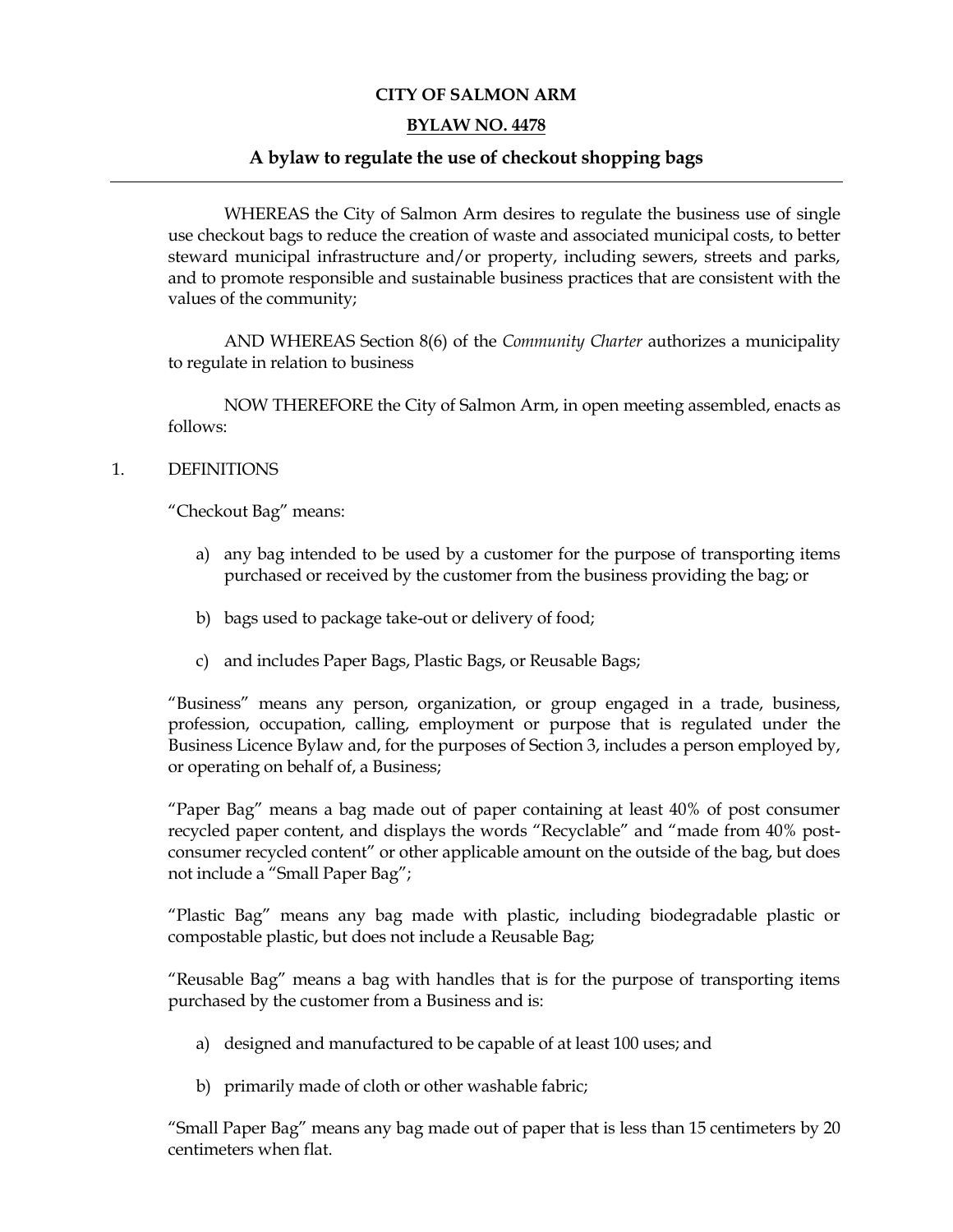#### 2. CHECKOUT BAG REGULATIONS

- 1) Except as provided for in this Bylaw, no Business shall provide a Checkout Bag to a customer.
- 2) A Business may provide a Checkout Bag to a customer only if:
	- a) the customer is first asked whether he or she needs a bag;
	- b) the bag provided is a Paper Bag or a Reusable Bag; and
	- c) the customer is charged a fee not less than:
		- a. \$0.25 per Paper Bag; and
		- b. \$2.00 per Reusable Bag.
- 3) For certainty, no Business may
	- a) sell or provide to a customer a Plastic Bag; or
	- b) provide a Checkout Bag to a customer free of charge.
- 4) No Business shall deny or discourage the use by a customer of his or her own Reusable Bag for the purpose of transporting items purchased or received by the customer from the Business.

# 3. EXEMPTIONS

- 1) Section 2. does not apply to Small Paper Bags or bags used to:
	- a) package loose bulk items such as fruit, vegetables, nuts, grains, or candy;
	- b) package loose small hardware items such as nails and bolts;
	- c) contain or wrap frozen foods, meat, poultry, or fish, whether pre-packaged or not;
	- d) wrap flowers or potted plants;
	- e) protect prepared foods or bakery goods that are not pre-packaged;
	- f) contain prescription drugs received from a pharmacy;
	- g) transport live fish;
	- h) protect linens, bedding, or other similar large items that cannot easily fit in a Reusable Bag;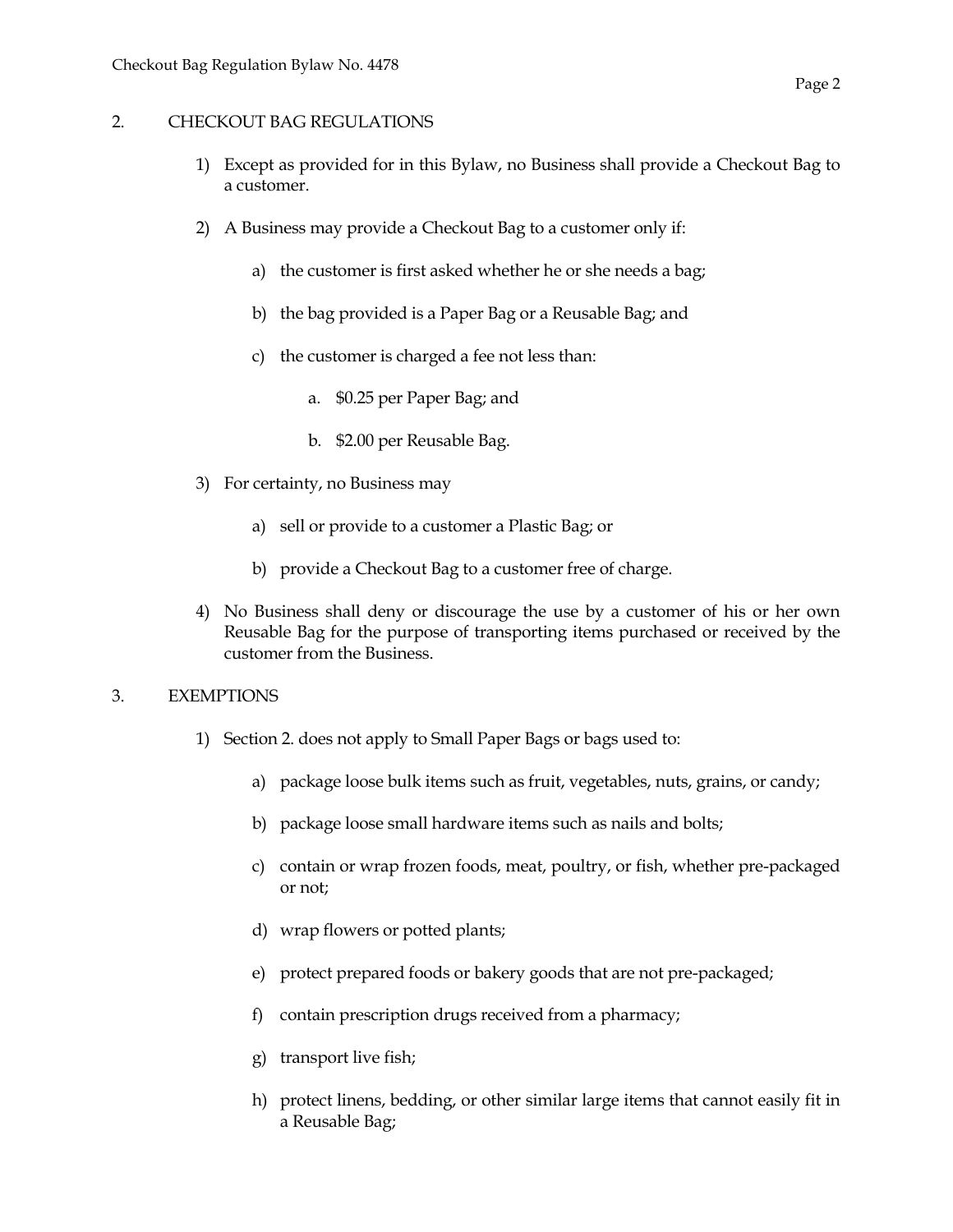- i) protect newspapers or other printed material intended to be left at the customer's residence or place of business; or
- j) protect clothes after professional laundering or dry cleaning.
- 2) Section 2 does not limit or restrict the sale of bags, including Plastic Bags, intended for use at the customer's home or business, provided that they are sold in packages of multiple bags.
- 3) Notwithstanding Sections 2. 2) c) and 2. 3) b), a Business may provide a Checkout Bag free of charge if:
	- a) the Business meets the other requirements of Section 2. 2);
	- b) the bag has already been used by a customer; and
	- c) the bag has been returned to the Business for the purpose of being re-used by other customers.

# 4. OFFENCE

- 1) A person or a business commits an offence and is subject to the penalties imposed by this Bylaw, the Municipal Ticket Information Utilization Bylaw and the Offence Act if that person:
	- a) Contravenes a provision of this Bylaw;
	- b) Consents to, allows, or permits an act or thing to be done contrary to this Bylaw; or
	- c) Neglects or refrains from doing anything required by a provision of this Bylaw.
- 2) Each instance that a contravention of a provision of this Bylaw occurs and each day that a contravention continues shall constitute a separate offence.

# 5. PENALTIES

A corporation or individual found guilty of an offence under this Bylaw is subject to a fine:

- a) If a corporation, of not less than \$100.00 and not more than \$10,000.00; or
- b) If an individual, of not less than \$50.00 and not more than \$500.00

for every instance that an offence occurs or each day that it continues.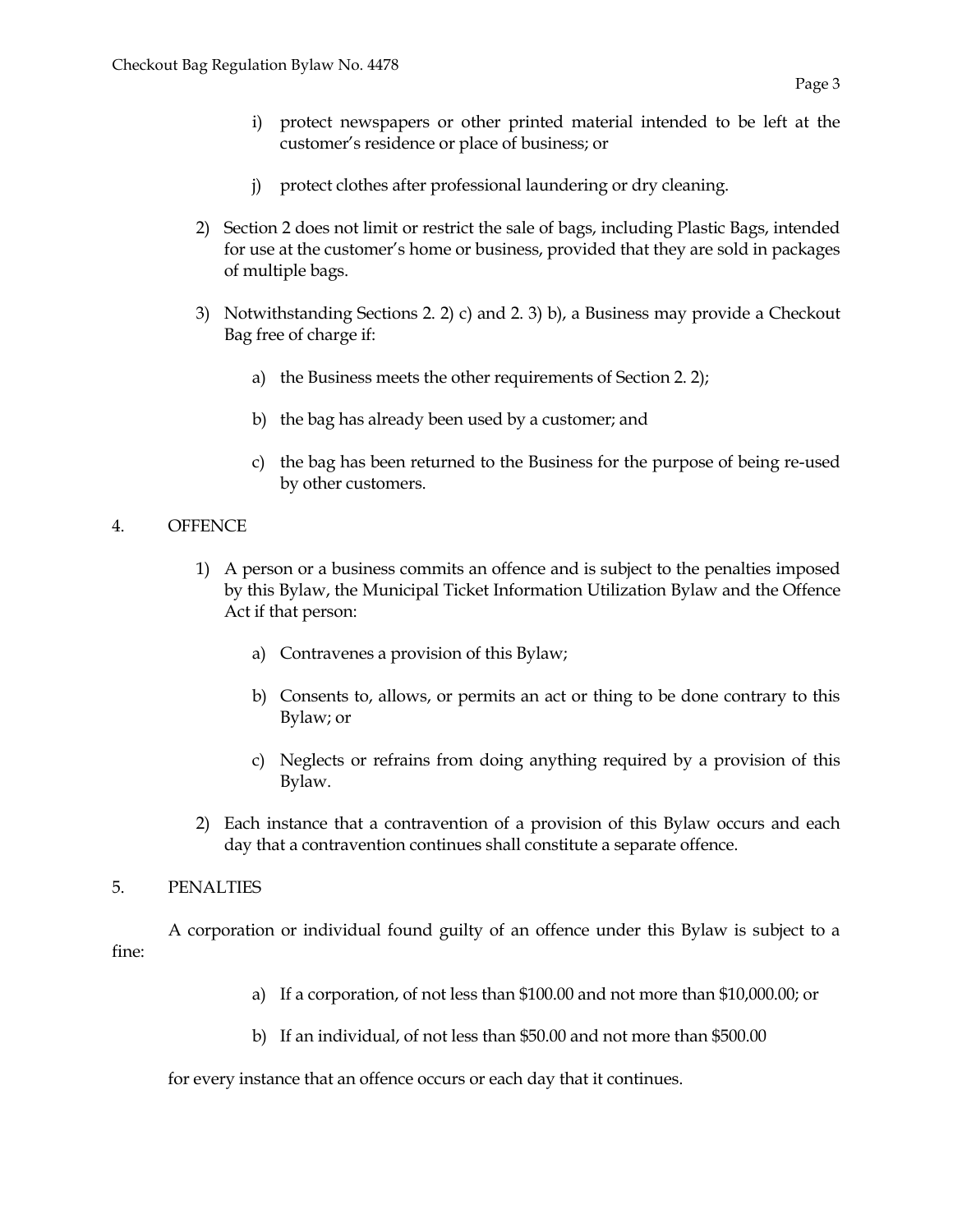# 6. CONSEQUENTIAL AMENDMENT TO THE TICKET BYLAW

The City of Salmon Arm Ticket Information Utilization Bylaw No. 2760 is amended by inserting, immediately after Schedule 19, the Schedule attached to this Bylaw as the new Schedule 20.

#### 7. SEVERABILITY

If any part, section, sub-section, clause of this bylaw for any reason is held to be invalid by the decisions of a Court of competent jurisdiction, the invalid portion shall be severed and the decision that it is invalid shall not affect the validity of the remaining portions of this bylaw.

# 8. ENACTMENT

Any enactment referred to herein is a reference to an enactment of British Columbia and regulations thereto as amended, revised, consolidated or replaced from time to time.

#### 9. EFFECTIVE DATE

This bylaw shall come into force and effect July 1, 2022.

#### 10. REPEAL

"The City of Salmon Arm Checkout Bag Regulation Bylaw No. 4297" and all previous versions, consolidations and amendments made thereto are repealed upon adoption of this Bylaw.

# 11. CITATION

**This bylaw may be cited as "City of Salmon Arm Checkout Bag Regulation Bylaw No. 4478"**

| <b>READ A FIRST TIME THIS</b> | 12 | DAY OF | October | 2021 |
|-------------------------------|----|--------|---------|------|
| READ A SECOND TIME THIS       | 12 | DAY OF | October | 2021 |
| READ A THIRD TIME THIS        | 12 | DAY OF | October | 2021 |
| ADOPTED BY COUNCIL THIS       |    | DAY OF |         | 2021 |

CORPORATE OFFICER THE MAYOR